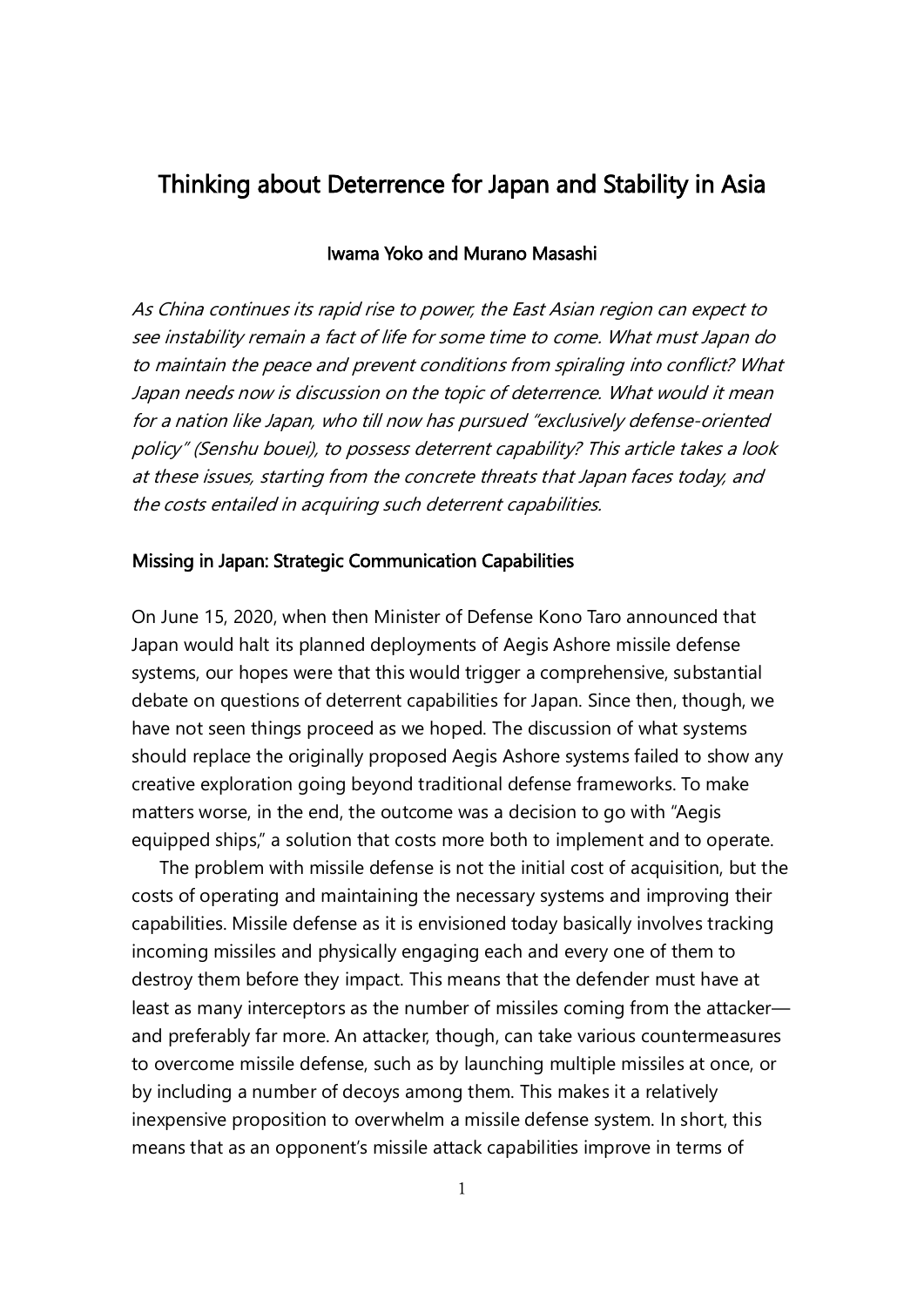quantity and quality, the defender side's costs rise correspondingly. The defender will eventually run up against fiscal and operational limits to what it can do.

Today, although North Korea is in possession of nuclear-armed missiles, it refrains from actually using them. This is because Pyongyang understands that a full range of retaliatory measures by the United States and South Korea would be the consequence of such use. Missile defense in the case of a crisis on the Korean Peninsula, then, is meant mainly to prevent North Korea from misunderstanding the situation and thinking that cheap-shot blackmail, involving a handful of warheads and missiles, would be effective, as well as to limit the actual damage to the US and Japanese side should the North actually carry out a launch. Seen in this context, the enhancement of Japanese missile defense to date has boosted the resilience of Japanese society against the nuclear blackmail and contributed on the whole to deterrent efforts countering North Korea. But the fact also remains that while the denuclearization on the Korean peninsula has seen no progress, the North Koreans have continued developing and increasing their missile arsenal. It is clear that time is not on Japan's side in this situation.

China, meanwhile, has come to present Japan with entirely different threats. Even if North Korea tries to effect a change in the current state of affairs, its territorial ambitions are limited to the Korean Peninsula. China, though, is seeking to expand its sphere of influence and change the status quo at every opportunity it is given, something that has been made clear by Chinese actions in the South China Sea. It is similarly clear that the same sort of development could unfold between China and Japan. The Japanese and Americans must work together to adopt a deterrent stance heading off a China that would take further actions to alter the status quo.

Deterrence as it functioned between the Soviet Union and United States during the Cold War relied, ultimately, on fear of full-scale nuclear war—namely, on mutual assured destruction (MAD). This has had the consequence of the concept of deterrence being tied closely to nuclear deterrence to this day. However, deterrence need not be solely nuclear in nature. In fact, it should entail all the elements that come into play when engaging in strategic communication with a potential adversary.

For many years Japan adhered to its "exclusively defense-oriented policy (Senshu bouei)" and the "basic defense force concept (Kibanteki Boueiryoku),"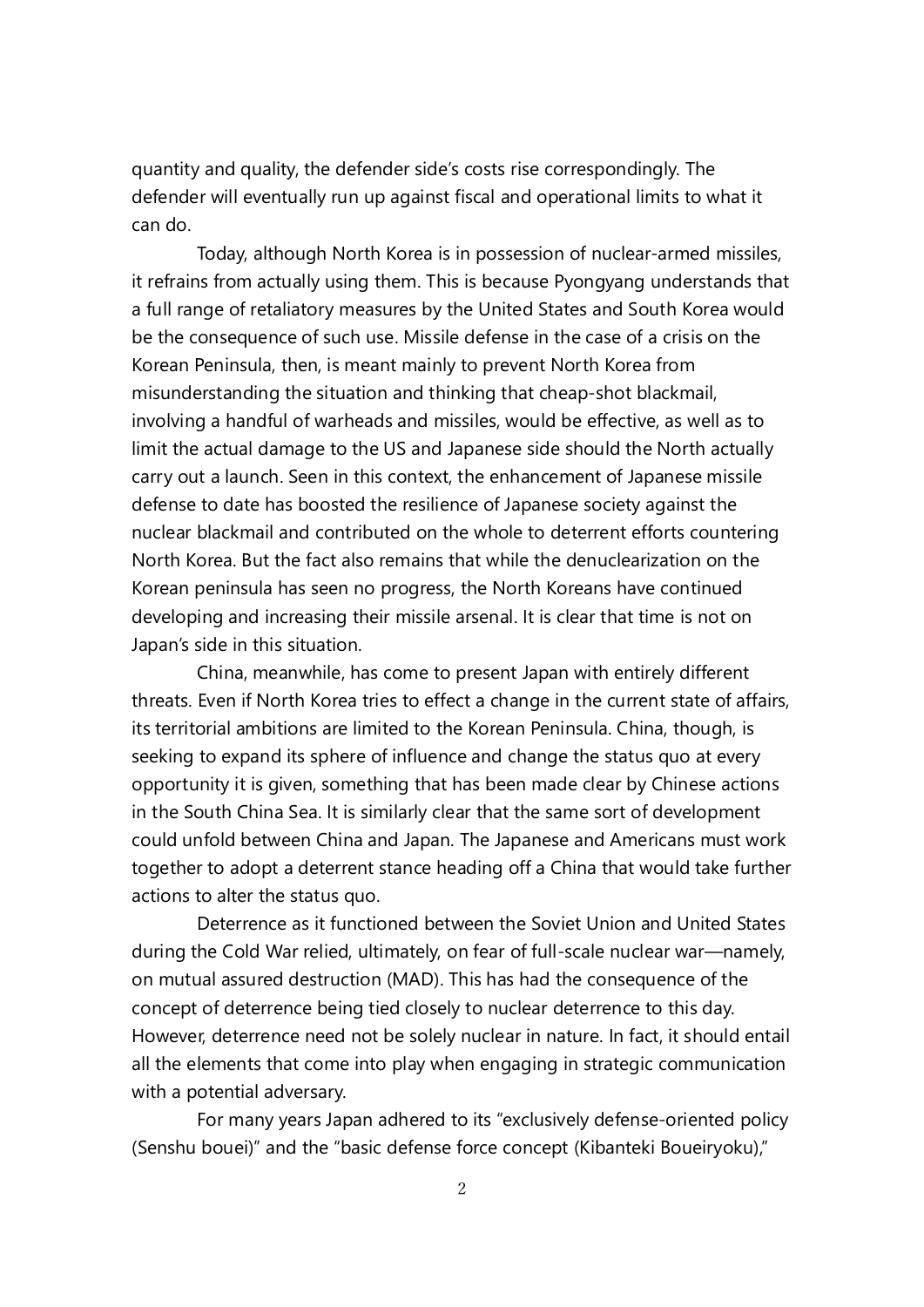concentrating on itself rather than communicating with potential opponents when it came to crafting strategic approaches. Japan managed to fumble through the Cold War era, but today, this approach will not suffice. If Japan fails to deliver clear messages, and China interprets it as existence of power vacuum, it is certain to exploit them to expands its own sphere of influence. This is not something that Japan needs to consider solely in the context of control of the Senkaku Islands. Just as the Spratly Islands in the South China Sea, the Senkakus may be a symbolic stronghold in the East China Sea, but to a rapidly expanding China, they are but a little speck on the continuously widening map.

It is not for us to stop China's rise to prominence on the world stage. Nor will this rise continue forever. In the near future, though, the pressure that Beijing's rise brings to bear is certain to continue, and even if we enter the phase where Chinese power starts to wane, this will probably be accompanied by a lasting period of instability. Therefore, if we wish to maintain peace and avoid situations that may lead to a war, we must think seriously about deterrence.

Deterrence means dissuading someone from doing something by making them believe that the costs to them will exceed their expected benefit.<sup>1</sup> Any moves on the part of the deterring part that serve to raise the costs of the opponent can be considered a part of its deterrent capabilities.

#### The Components of Deterrence

For most readers, the term *deterrence* likely brings to mind the idea of "deterrence by punishment," whereby an action by an adversary is threatened by the prospect of a severe retaliation that is deemed to be unbearable. But we must also consider "deterrence by denial," which seeks to prevent the opponent from undertaking certain actions by making it infeasible or less likely to succeed. A nation's ability to continue fighting, which may include sufficient supplies of energy and food, or the will of its residents to resist an occupying force may be counted as important components of such deterrent capabilities.

Take Finland, for instance. This small nation on the border of mighty Russia found its soldiers pitted against those of the Soviet Union at the beginning of World War II. During the Winter War, Finnish soldiers strapped on skis, took to the woods, and wielded Molotov cocktails to put up a determined resistance against Soviet tanks, disrupting Joseph Stalin's ambitions in the region. After the war, when other neighboring nations were absorbed into the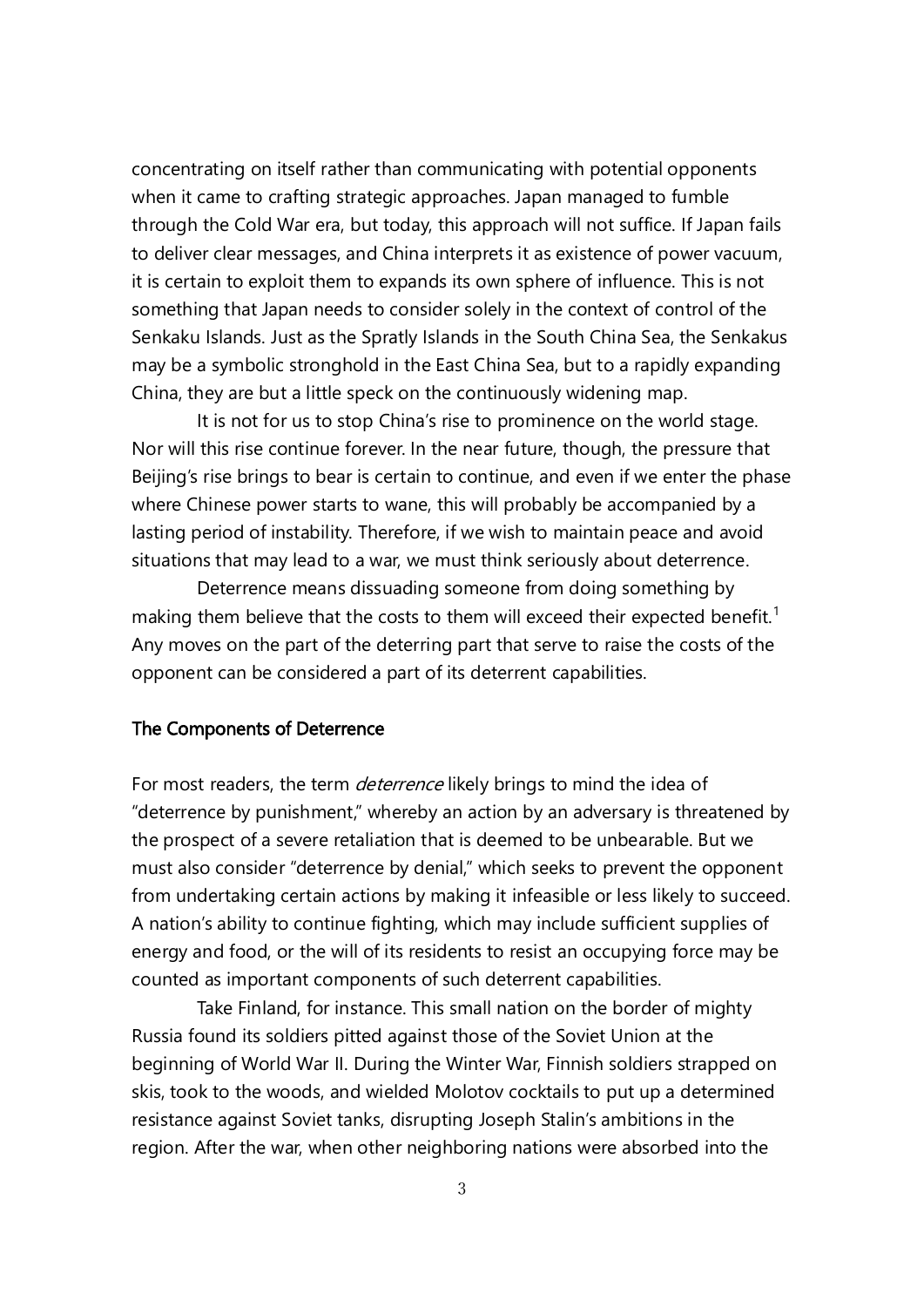Soviet sphere, Soviet memories of these experiences were a key element in the Finland's successful maintenance of its status as a neutral, independent, and democratic state.

A robust civil defense is another element of deterrence. Toward the end of World War II in Europe, Britain faced the new threat of Germany's V2 , the world's first ballistic missiles. These missile attacks resulted in numerous casualties, particularly in and around London. At this time, though, Britain also developed an organized civil defense scheme, sheltering people in subways or by improvising other kinds of covers. The German plan to undermine Britain's morale failed, and in the end, Germany saw the front lines pushed back to the heart of its territory until it was defeated. It is thus clear that national unity and the willingness of people to resist constitute important elements of a nation's deterrent capability.

In the Japan-US security framework today, America's extended nuclear deterrence—the "nuclear umbrella"—serves as the final guarantee deterring attackers. But the threat of nuclear retaliation is not an all-purpose tool that can dissuade every provocation an adversary might make.

A look at the patterns in Chinese actions to date shows that the country frequently takes an opportunistic and gradualistic approach to the expansion of its influence, beginning with minor provocative actions, probing how defender responds, and gradually encroaching on that defender's interests, building up new normal. The "gray zone" warfare is typical of such an approach. The nuclear umbrella is insufficient on its own to deter actions like these. The threat of a nuclear strike is simply not credible, against actions such as China's repeated intrusions into foreign territorial waters in the East China Sea with military and paramilitary "public vessels," or its use of dredging ships in the South China Sea which continues to bring in sand. At the same time, China's low-intensity actions aimed at altering the status quo are becoming increasingly bold, precisely because it is backed up by the confidence it has gained through modernizing its sea and air power, its missile capabilities, and its nuclear force.

For this reason, if Japan wants to halt China's gradual efforts to change the facts on the ground in East Asia, it needs to wield a seamless set of deterrent measures, starting with the Japan Coast Guard's patrol activities, encompassing various conventional warfighting capabilities of the Japan Self-Defense Forces, and ultimately going all the way to US nuclear deterrent capabilities.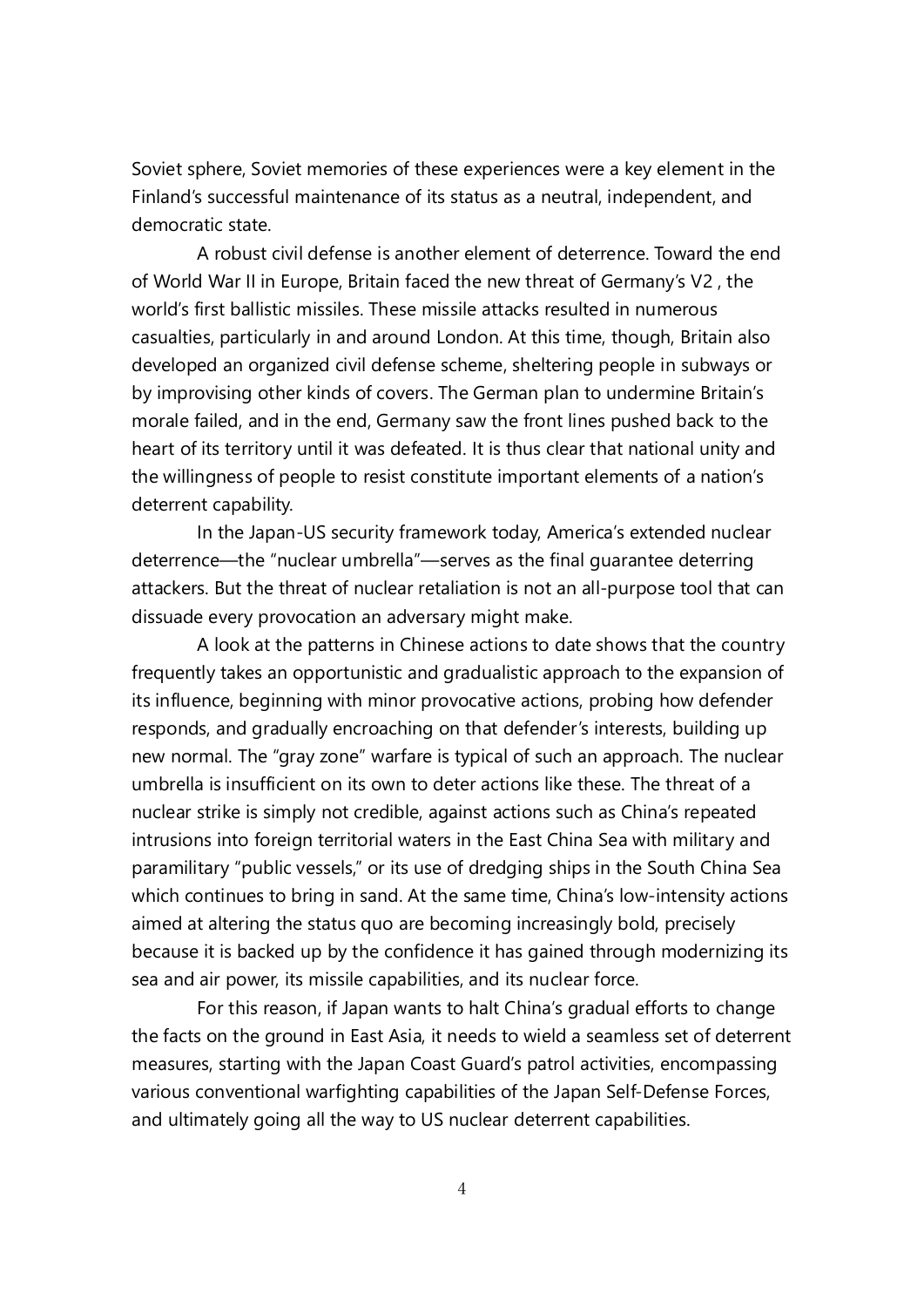## A "Spear and Shield" Approach Past Its Prime

Today, the most important purpose of military power is not to wage war, but to deter it. However, if deterrence fails and an adversary starts with actions to change the status quo, the aim shifts to preventing that adversary from achieving its goals and restoring the status quo ante. In such a situation, the key question is whether a nation is able to proactively control the escalation ladders.





Information current as of 01 Jan 2019. Source: Military and Security Developments Involving the People's Republic of China 2019

In the case of the Senkaku Islands, for example, we see frequent discussion of the importance of Japan's capability to retake occupied remote islands. But this is just one facet of a broad range of deterrence and response capabilities. In order to prevent a situation where Japan needs to retake an island from arising in the first place, keeping the opponent's landing forces from approaching that island is the primary task. The capability to deny such opponent's activities—whether they are carried out by amphibious landing ships and transport helicopters carrying personnel, or by fighters and military vessels seeking to secure maritime and air superiority in a surrounding area—is another vital element of island defense.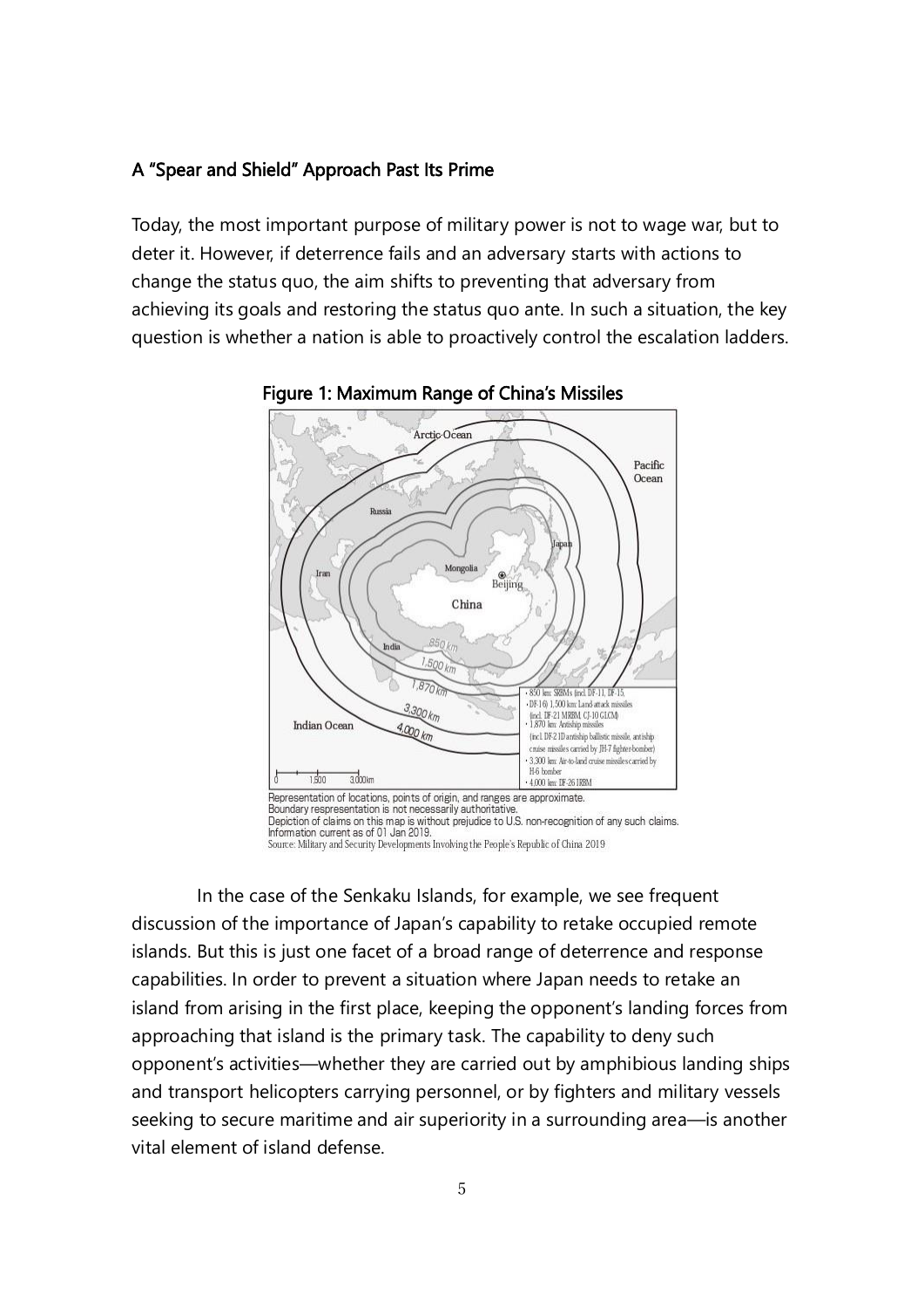The security relationship between the United States and Japan has long been described as one of "spear and shield," with American forces handling offensive tasks and Japanese forces concentrating on purely defensive activities. This understanding is still valid in the sense that Japan depends on the United States for ultimate "deterrence by punishment" in the form of nuclear retaliation. At the same time, though, when it comes to the actions and capabilities necessary to prevent an adversary from achieving its tactical objectives, it is no longer possible to draw clear lines between offensive and defensive measures.

| <b>System</b>                                                        | Launchers | <b>Missiles</b> | <b>Estimated range</b> |
|----------------------------------------------------------------------|-----------|-----------------|------------------------|
| Intercontinental ballistic                                           | 100       | 100             | $> 5,500$ km           |
| missiles (ICBMs)                                                     |           |                 |                        |
| Intermediate-range ballistic                                         | 200       | $200+$          | 3,000-5,500 km         |
| missiles (IRBMs)                                                     |           |                 |                        |
| Medium-range ballistic                                               | 150       | $150+$          | 1,000-3,000 km         |
| missiles (MRBMs)                                                     |           |                 |                        |
| Short-range ballistic                                                | 250       | $600+$          | 300-1,000 km           |
| missiles (SRBMs)                                                     |           |                 |                        |
| Ground-launched cruise                                               | 100       | $300+$          | $> 1,500$ km           |
| missiles (GRCMs)                                                     |           |                 |                        |
| Source: US Department of Defense, Military and Security Developments |           |                 |                        |
| Involving the People's Republic of China, 2020                       |           |                 |                        |

Figure 2: Chinese Missile Capabilities Targeting the Western Pacific

Taking the example of a missile warfare, the measures to be taken cover a wide range indeed. They include guiding civilians' evacuation efforts to minimize casualties; relocating key facilities to underground or other locations with higher survivability; intercepting the incoming missiles with missile defense systems; the suppression of the fighter-bombers, maritime vessels, or mobile launchers that are the missile launch platforms; the destruction of the points of origin of those launch platforms (air bases and ports) and the ammunition and fuel depots, and other logistical sites supporting them; and the use of electronic and cyber attacks to interfere with the operation of the radar, satellite, and communication systems that the enemy uses to gain the targeting data. Whether we call each of these actions as "defensive," "disruptive," or "offensive" boils down to mere figurative; such distinctions have no real world significance.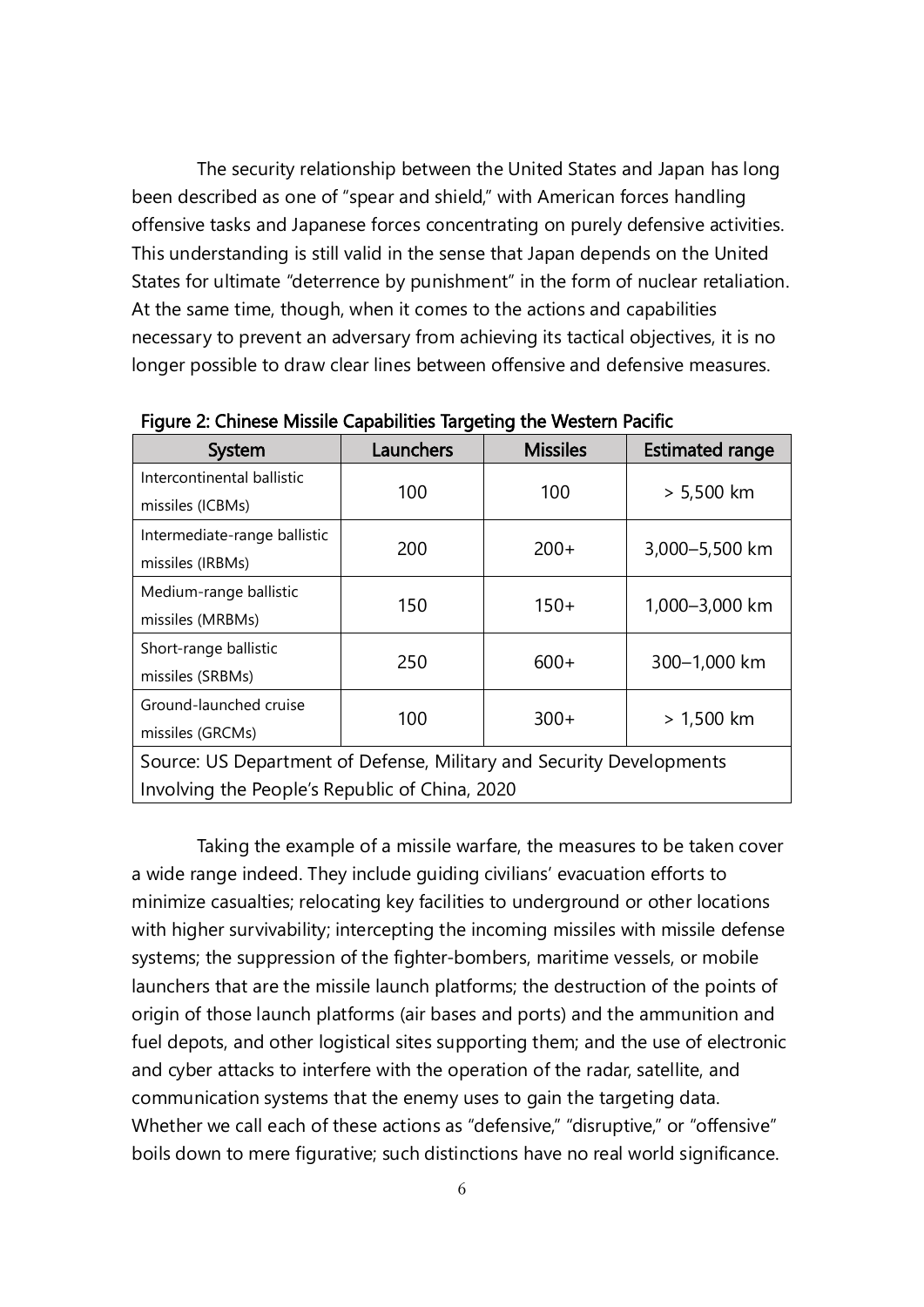For this reason, the "spear and shield" description of the division of the allies' responsibilities is losing its effective meaning.

#### The Strike Gap in the Western Pacific and How to Close It

Currently or in the foreseeable future, it is difficult to imagine a scenario where the United States would lose to the People's Liberation Army, so long as it brings its full capability to bear. However, in limited theaters like Taiwan or the Senkaku Islands, where China could move to change the status quo within a short timeframe, the US forces available for immediate mobilization are limited to a relatively small number of forward-deployed forces in Japan and Guam, along with whatever carrier strike groups with Aegis destroyers are engaged in training in the region at the time.

The most asymmetrical facet in the military balance between the United States and China—and that capable of producing the most instability— is the capability gap of the ground-launched intermediate-range missiles, with a range from 500 to 5,500 kilometers. Under its Intermediate-Range Nuclear Forces (INF) Treaty with Russia, in effect until 2019, the United States was prohibited from possessing all intermediate-range missiles (including those with conventional warheads). During that period, China, which was not a party to the treaty, continued to enhance its capabilities in this area. (See Figures 1 and 2 above.)

The administration of US President Joe Biden has agreed to extend the New START (the Treaty between the United States of America and the Russian Federation on Measures for the Further Reduction and Limitation of Strategic Offensive Arms) with Russia. It has not, however, sought to bring the INF Treaty back into effect. National Security Advisor Jake Sullivan and Kurt Campbell, coordinator for the Indo-Pacific at the National Security Council, have argued that the United States should prioritize its investment in ballistic and cruise missile capabilities to counter China.

In the fiscal 2021 National Defense Authorization Act, the US Congress set forth the Pacific Deterrence Initiative. The PDI, which defines budgetary outlays for military activities and capability development in the Pacific region, treats investment in intermediate-range missiles as one of its top priorities. In Washington, there is a bipartisan consensus that conventionally armed intermediate-range missiles should be deployed in the Western Pacific as a way to strengthen deterrence against China.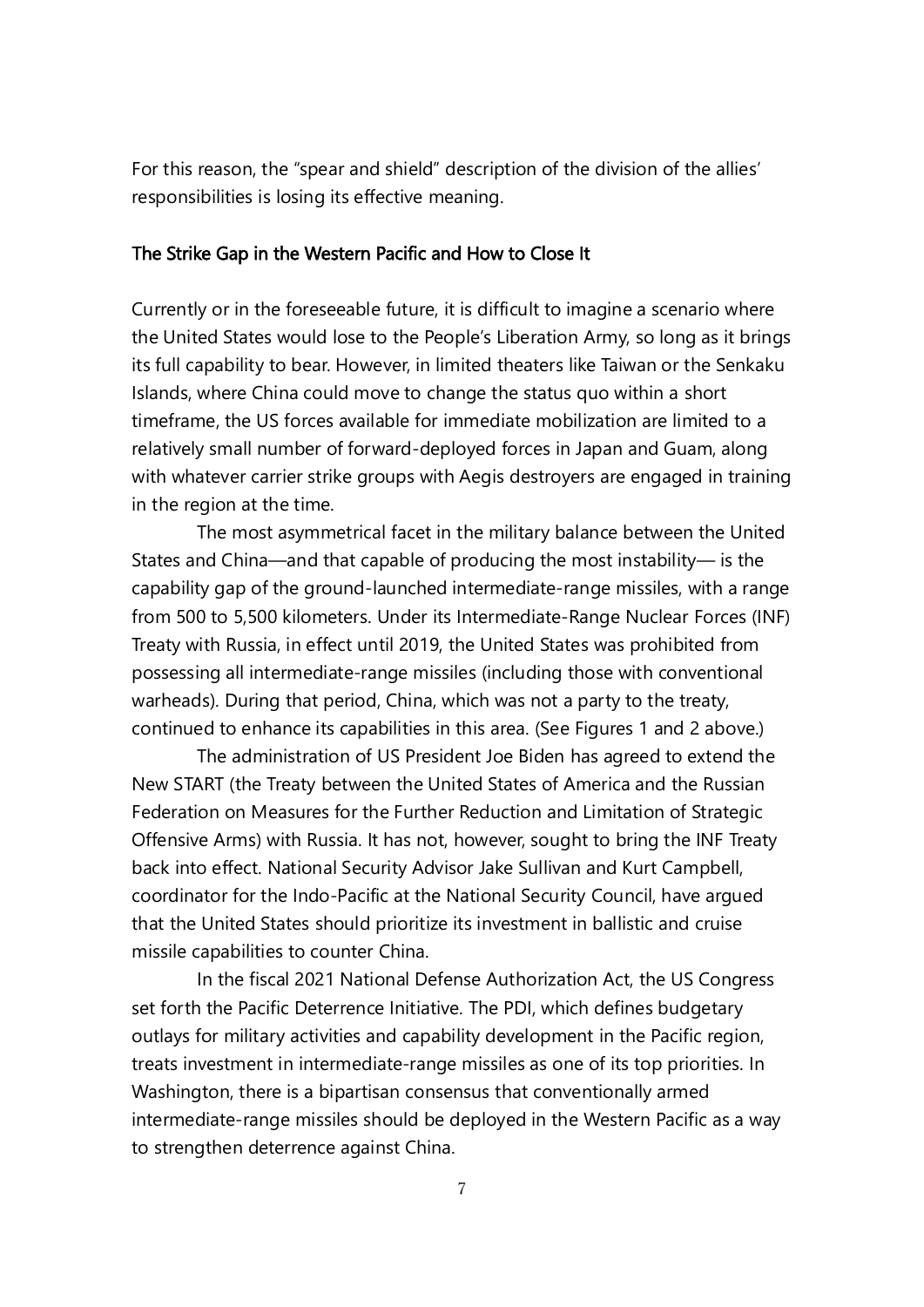None of this means that Japan should leave all the work up to the United States when it comes to enhancing the alliance's deterrent capabilities. Firstly, despite the increasingly challenging security environment, the US defense budget has been unlikely to increase any further. Government spending in nondefense areas, primarily COVID-19 countermeasures, has risen rapidly, leading to a strong possibility that Washington will scale back its defense outlays in the coming years. Japan and the US will have to work more closely each other—not just by enhancing cooperation in alliance operations, but also by carrying out tighter coordination from the early stages of capability development and by striving to strike an appropriate mix in the offensive and defensive tasks and capabilities to be shouldered by each side.

Secondly, we must redress the balance in the competition with China in terms of the cost borne by each side for its defense. As things stand now, the more than 1,250 intermediate-range missiles in China's possession would pose a serious threat to Japan's SDF bases, American bases in the area and forwarddeployed aircraft carriers. This has till now made it necessary for Japan and the United States to direct their limited resources toward costly missile-defense and early-warning systems.

China, meanwhile, is exposed to no risk from Japanese or American intermediate-range missiles. The carrier-based fighter aircrafts and bombers of the US do, of course, pose a threat. But the Chinese missiles may also have the effect of forcing US aircrafts in US bases in Japan or Guam, or on forwarddeployed aircraft carriers, to withdraw temporarily out of their range. In this way, China can effectively slow down the tempo of US countering operations and thereby reduce its own costs of building and operating air defense systems. Should Japan and the United States deploy their own intermediate-range missiles, on the other hand, this would force China to shoulder additional costs for programs like missile defense.

Thirdly, if Japan develops its own offensive strike capability and intelligence, surveillance, and reconnaissance (ISR) capabilities, it will enhance its initiative in managing the escalation of contingencies as it also increases its voice at the table when it comes to policy coordination with the United States. In determining what sort of strike capability Japan should seek, we must not let the issue be simplified to a political debate on whether to accept US intermediate range missiles on Japanese territory. It is important that Japan has both the responsibility and the right to play a proactive role in the process of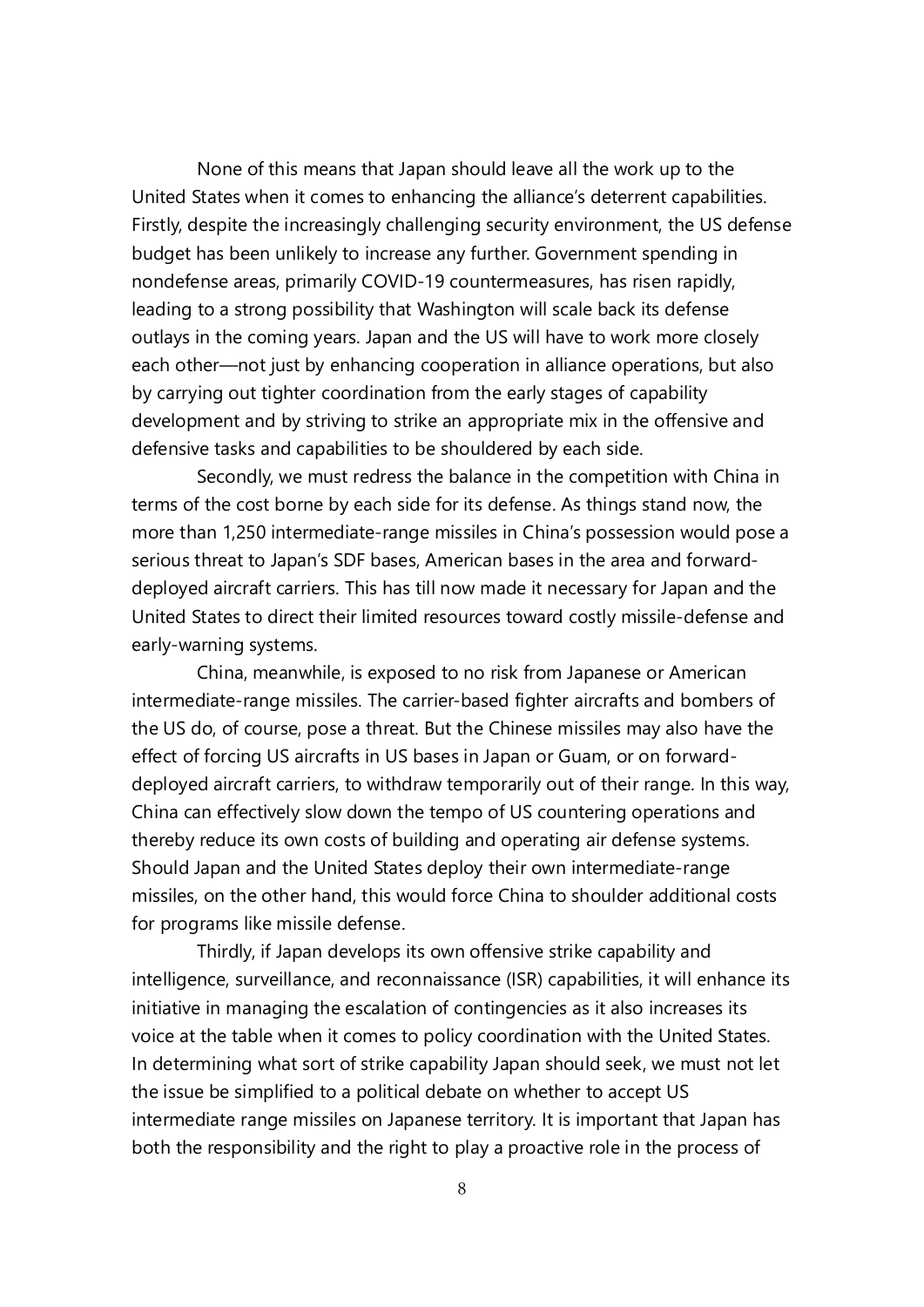operational planning and its execution concerning when, how, and for what purposes it and the United States will use their offensive capabilities to manage escalation risk. The problem, of course, is that a Japan with no actual capabilities of its own will find it difficult to have its wishes reflected in this process. The same can be said of Japan's relationship with the US/ROK Combined Force Command in case of a contingency involving North Korea. Strengthening Japanese capabilities is by far the best way to strengthen Japan-US integrated deterrence, much more so than any kind of nuclear sharing arrangement, which has a very small chance of actually being used.

#### The Strike Capabilities Japan Should Pursue

Japan must consider a range of scenarios when it comes to potential contingencies involving China. If we consider what is needed to prevent lowintensity crisis scenarios like the landing of Chinese fishing crews or maritime law-enforcement officials on the Senkaku Islands, the first step will be to enhance the personnel and capabilities of the Japan Coast Guard (JCG), such as by increasing the number of its patrol vessels or boosting its drone surveillance capabilities. If, however, China is confident that, even after escalation takes a situation out of the "gray zone" into the realm of a small-scale armed skirmish, it can overmatch the JCG and Maritime Self-Defense Force (MSDF) before the United States can get intervened, it will be more likely to increase the vigor of its provocative actions within that gray zone.

To ensure that the Chinese do not gain this sort of misguided confidence, it will take more than just enhanced JCG patrol capabilities. Japan must also enhance the MSDF's capabilities to swiftly negate any Chinese efforts at escalation, thereby underpinning its national capability to handle situations arising in the gray zone.

Let us turn next to the mid- to high-intensity crisis scenario of a Chinese blockade of the seas around Taiwan or an attempted military invasion of the island. China's first move would be to deploy its cyber warfare and electronic interference measures while also missile salvo to destroy airbases and port facilities in Japan and Guam. Having exhausted the US and Japanese missile defense resources in the region, it would then deploy its fighter-bombers and warships to establish sea and air superiority in the area up to the "first island chain," seeking to deny access to US forces up to this perimeter. The upshot of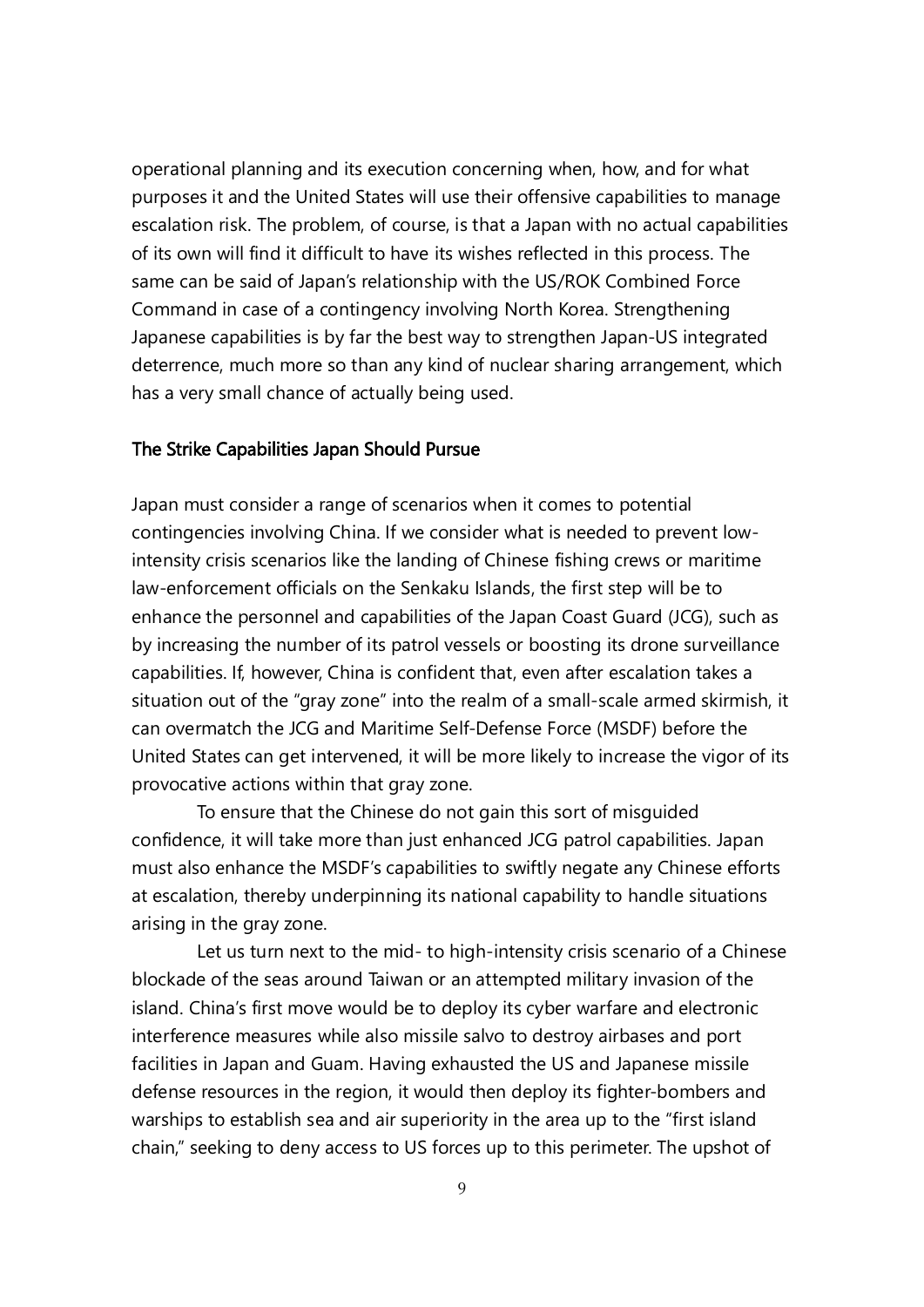all of this is that Japan's task is to convince China that this set of military goals cannot be achieved.

As Japan prepares for the scenarios described above, there are two types of offensive strike capability it needs to consider. The first is antiship cruise missiles. In its 2018 National Defense Program Guidelines and Medium-Term Defense Program, Japan's Ministry of Defense decided to introduce missiles in this category with relatively long ranges, including Joint Strike Missiles (up to 500 kilometers). These are all air-launched missiles, though, meaning they must be carried by F-35. Again, in the early stages of a serious contingency, China is likely to use its intermediate-range missiles to neutralize air bases and runways in Japan, preventing fighters from taking off. This means that the aerial assets Japanese and US forces are able to dedicate to antiship mission will be considerably limited.

In this situation, if the Ground Self-Defense Force is able to deploy ground-based antiship cruise missiles—with their higher survivability and longer range—it will be able to effectively prevent Chinese naval vessels from approaching from land bases in Japan. At the end of 2020, the Japanese government approved the development of improved Type 12 Surface-to-Ship Missiles with an estimated range of around 200 kilometers. If these GSDF cruise missiles are combined with Air Self-Defense Force antiship missiles and the ground-based antiship Tomahawks that the US Marines are seeking to add to their arsenal, and if they are improved with high-speed data links and given sufficient range (750 to 1,000 kilometers), it will enable the alliance to carry out saturation attacks from multiple directions on single targets.

The second type of strike capability to consider is ballistic missiles or hypersonic glide vehicles that can for a time neutralize some of China's airbases located in its coastal areas. The Chinese have built up overwhelming numerical superiority in their land-based mobile missiles, making it impossible to sweep out this threat in the opening stages of a conflict. However, for China to maintain the safety of its transport and landing vessels in the East China Sea and the area surrounding Taiwan, it will also need to follow up its missile strikes with deployment of fighter aircraft to achieve air superiority. This needs to be followed on by naval control of the sea and achieve a blockade of Taiwan. On the other hand, even if China can inflict damage on the Japanese and US forces with its missile attacks, if it suffers damage to its own offensive counter air capability, it will find itself unable to achieve its military goals.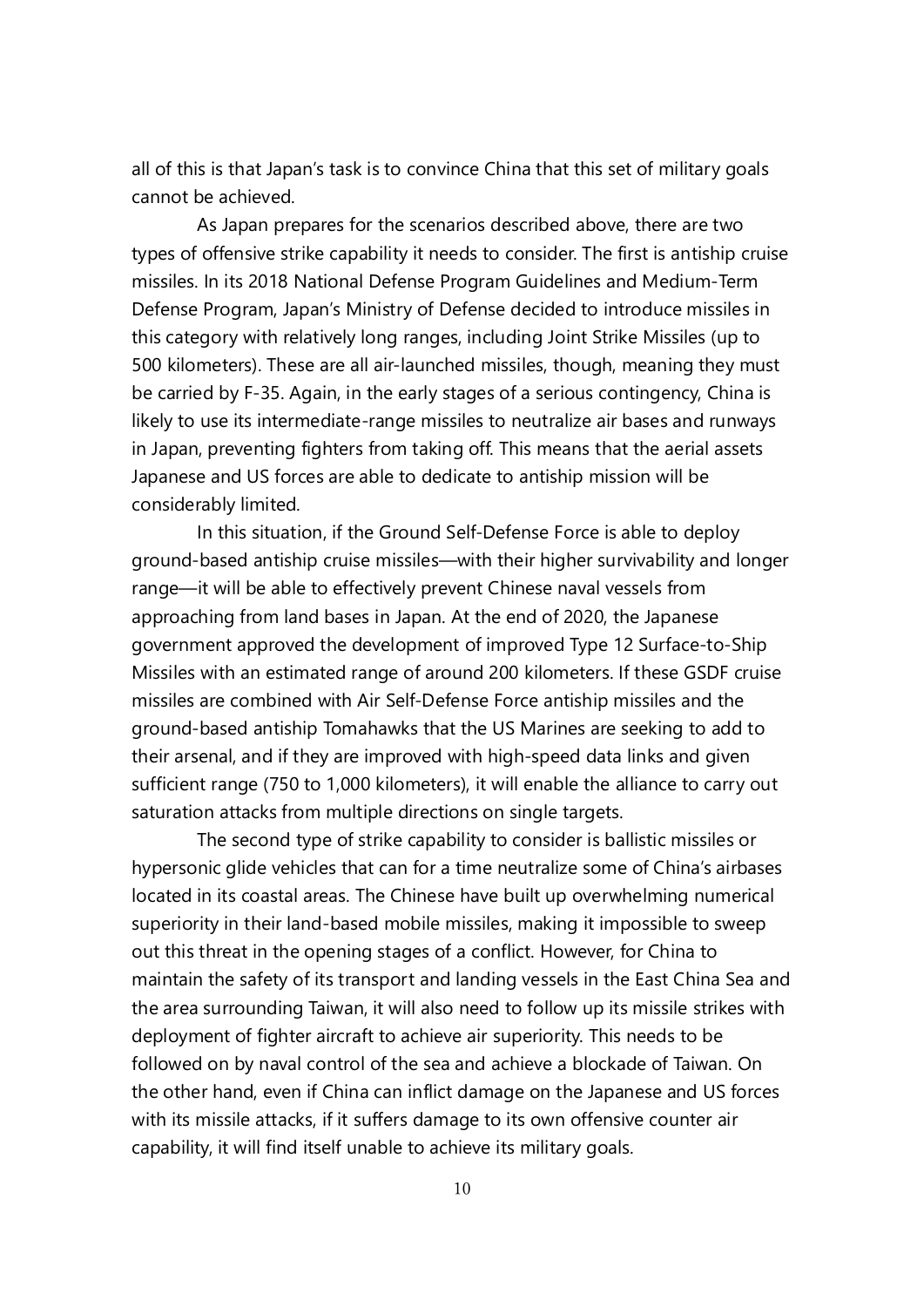Unlike cruise missiles, which fly at only the speed of a passenger jet, medium/intermediate-range ballistic missiles travel at over nine times the speed of sound. At this speed, even conventional warheads can be delivered in longrange precision "sniping" on runways, hardened shelters and ammunition depots. If Japan-US forces stand ready to attack Chinese airbases, it can hamper China's attempts to restore these facilities by posing an ongoing threat to them; it can also force the fighters and bombers in the air to return to more remote bases, resulting in an improved air combat situation for Japanese and US forces in the East China Sea and around Taiwan.

There are around 50,000 military and other key facilities in China that are potential targets during a conflict; of these, some 70% are located within 400 kilometers from the country's coastlines. This means that if Japan equips itself with ballistic missiles with a range of around 2,000 kilometers, it will be sufficient (see Figure 3). Medium-range ballistic missiles with a 2,000-kilometer reach could be stationed in Kyushu and be capable of striking targets up to 1,000 kilometers inland from the Chinese coastline within 13 minutes after launch.



Figure 3: Key Chinese Military Targets and Land-Based Missile Launch Points

Source: Center for Strategic and Budgetary Assessments, "Tightening the Chain: Implementing a Strategy of Maritime Pressure in the Western Pacific," 2019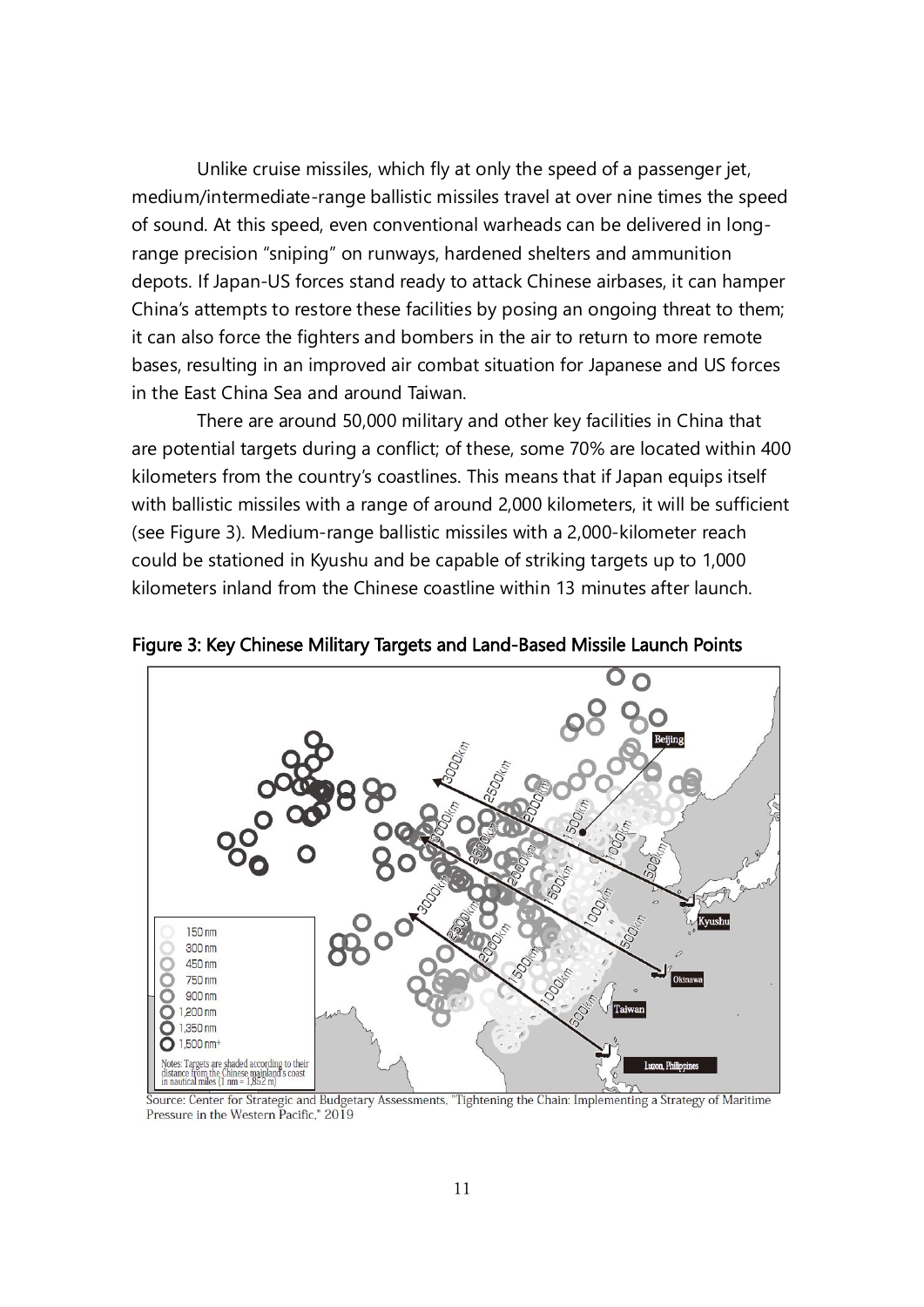It would be difficult, though, to directly strike China's time-sensitive targets such as mobile launchers with these land-based missiles. Cruise missiles are too slow for this mission, while ballistic missiles lack the dynamic targeting precision required. If Japan is to develop an approach capable of striking mobile launchers, this will rely primarily on precision guided munitions operated from aircraft. This leads to the need for several additional functions, including realtime intelligence, surveillance, and reconnaissance capabilities and suppression of an opponent's air defense networks. Given the limited time and fiscal resources at Japan's disposal, this is probably not a viable option.

Japanese defense, however, is something achieved via deterrence representing the total assets of both Japan and the United States. As US-Japanese defense linkages deepen at the early operational planning stages, it will lead to a reduced burden on the US forces, which will then be able to focus on more advanced missions such as mobile missile hunting. This will also keep China from miscalculating the possibility of decoupling Japan and the United States (and Taiwan), based on a belief that so long as it does not attack US interests directly, it will be able to decouple US from Japan. This, too, will bolster the alliance's deterrent capabilities.

Deterrence is not something to be achieved through military force alone. We must also equip Japanese society with the ability to endure during the escalation phase leading up to a full-fledged crisis, enhancing its strategic resilience. This process will include legal and other institutional preparations for emergency situations, as well as enhancing civil defense capabilities. If the Japanese people fall into a panic and societal systems cease functioning, it will allow China to escalate a situation with extraordinarily little cost to itself.

## Leading the Dialogue Toward East Asian Stability

The end goal of all of this is to prevent war. Toward this end, we must first think about forms of deterrence that involve balancing power against power to achieve equilibrium. The situation in which potential opponents, both of which are armed with advanced military capabilities, to remain in a tense relationship with one another is a risk in itself. We must therefore also consider mechanisms to enhance communication in times of crisis—not just with China, but also with Taiwan, South Korea, and other actors— in order to avoid accidental wars that nobody wants.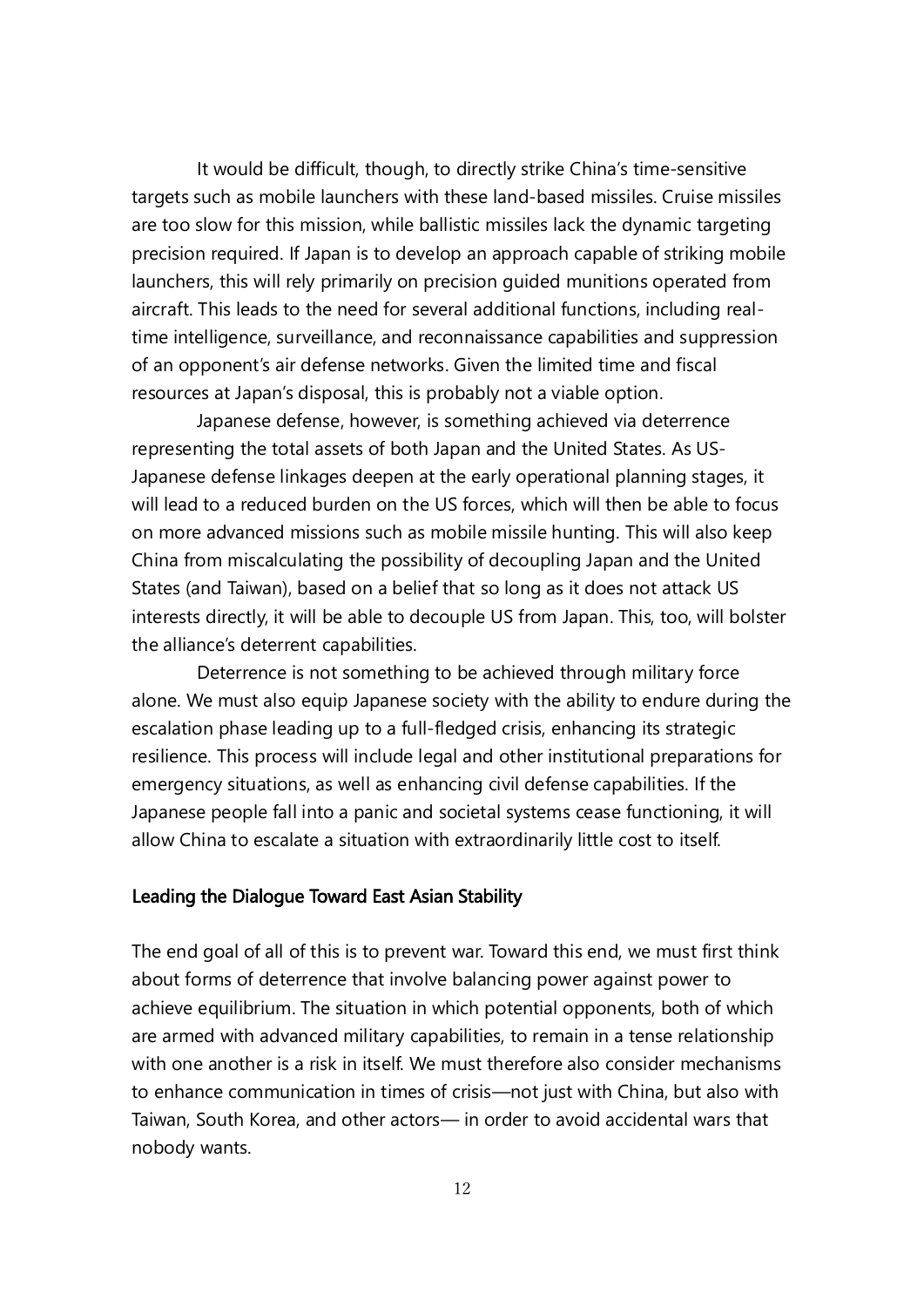At the regional level, too, we must reaffirm the principle of seeking peaceful resolutions to conflict and explore the possibility of arms control and disarmament, while continuing to pay appropriate heed to the power balance in the region. It may be fruitful to look for examples to Europe in the Cold War era. From 1970 onward, European nations engaged in a wide range of dialogues, trust-building exercises, and forums and regimes for arms control and disarmament. Japan should play the lead role in forming similar forums for dialogue aimed at greater stability in the East Asian region.

Naturally, these actions will not bear immediate results. But diplomacy and security is very often about decades of hard work for the sake of that fleeting moment when the fruits of those hard work seems within your grasp.